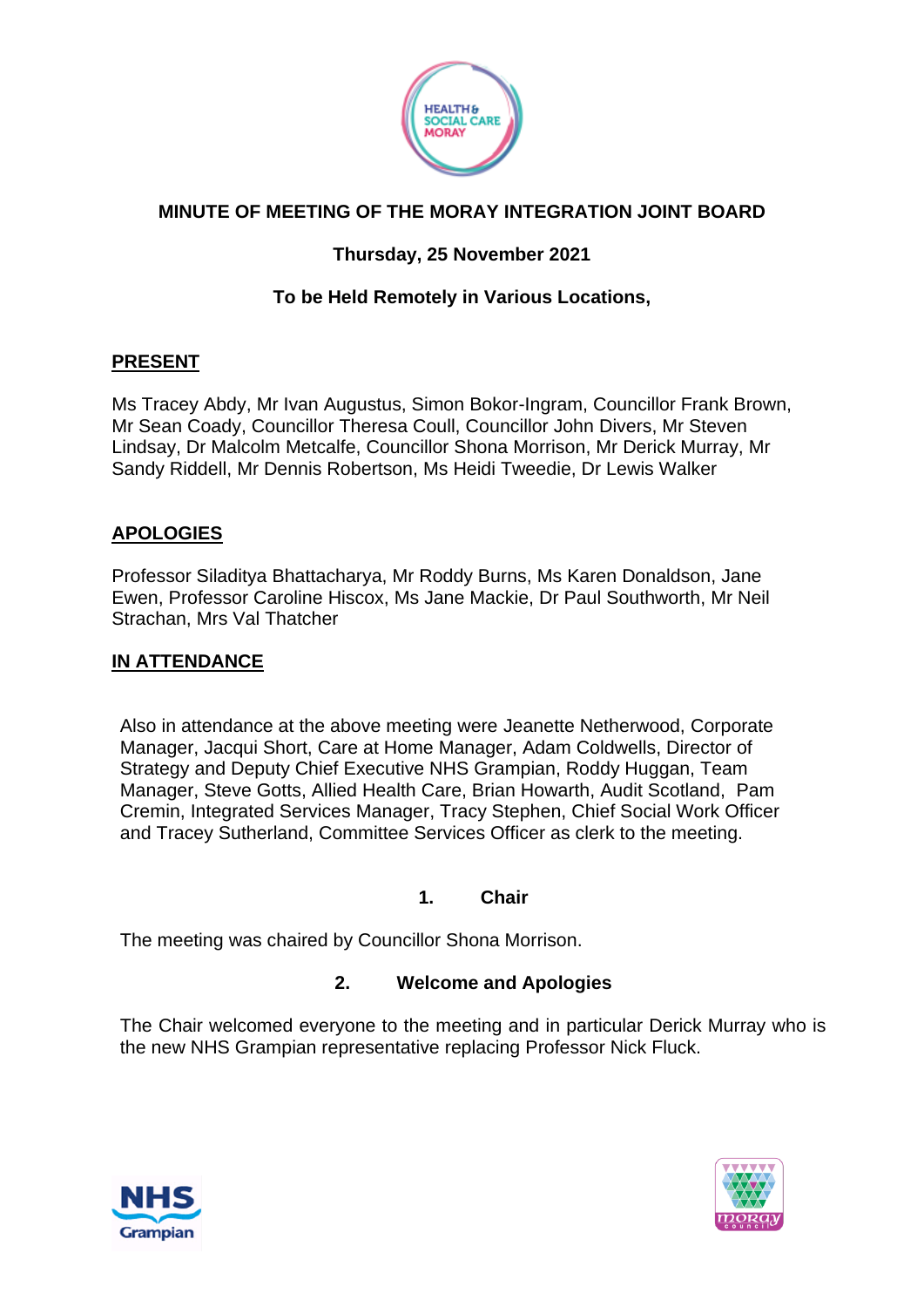## **3. Declaration of Member's Interests**

The Board noted that no declarations of Member's interest were submitted.

#### **4. Minute of Meeting of 30 September 2021**

The minute of the meeting of the Moray Integration Joint Board on 30 September 2021 was submitted and approved.

## **5. Action Log - 30 September 2021**

The Action Log of the meeting dated 30 September 2021 was discussed and updated accordingly.

See separate document for actions.

## **6. Minute of Meeting of CCG on 27 May 2021**

The minute of the Clinical Care and Governance Group of 27 May 2021 was submitted for noting by the Board.

## **7. Chief Officer Report**

A report by the Chief Officer informed the Board of the Chief Officer activities that support the delivery against the Moray Integration Joint Board's strategic priorities articulated in the Strategic Plan, and the delivery against the 9 Health and Wellbeing outcomes. Key work for the Partnership includes the implementation of Home First; remobilisation from the covid pandemic; supporting measures for the reduction of local covid transmission; and budget control. We also need to continue taking a longer term strategic view and setting out clear plans that will deliver transformational change so we can best meet the needs of our community.

The Board joined the Chair in thanking all staff for their hard work and dedication over the last 18 months.

Following consideration in which Officers answered questions with regards to Home First targets, consideration of transportation issues for the proposed Moray Coast Medical Centre and the 3 conversation model, the Board agreed:

i) to note the content of the report; and

that transforming services to meet the aspirations of the MIJBs Strategic Plan remains a priority, with focus on key objectives as we remobilise from the covid

ii) pandemic, along with a look ahead as we continue to develop our strategic planning.

## **8. Revenue Budget Monitoring Quarter 2 for 2021-22**

A report by the Chief Financial Officer updated the Board on the current Revenue Budget reporting position as at 30 September 2021 and provide a provisional forecast position for the year end for the Moray Integration Joint Board budget,

Following consideration the Board agreed to: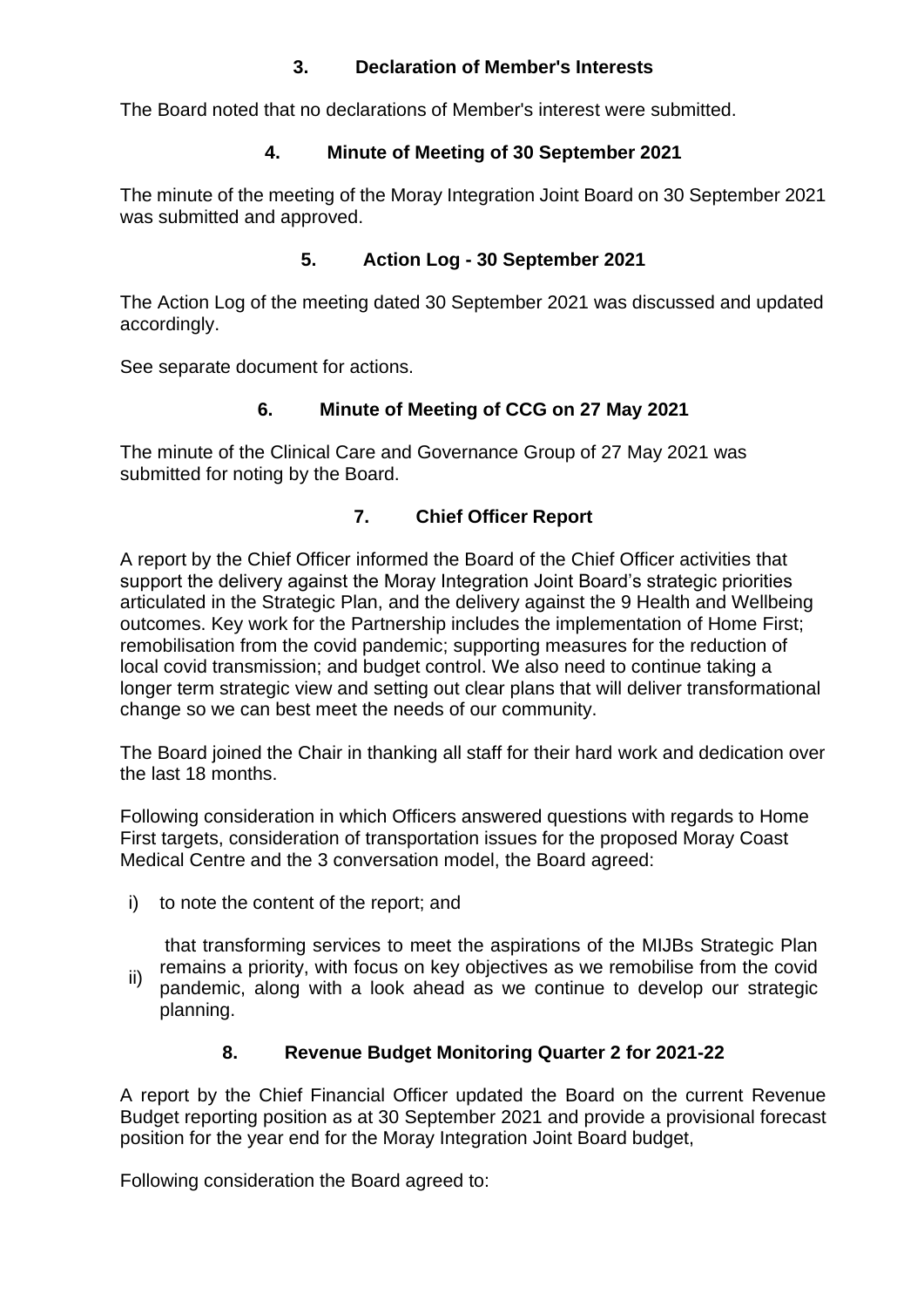- i) note the financial position of the Board as at 30 September 2021 is showing an overall overspend of £2,396,026;
- ii) note the provisional forecast position for 2021/22 of an overspend of £2,373,735 on total budget;
- iii) note the progress against the approved savings plan in paragraph 6 and update on Covid-19 and additional funding in paragraph 8;

iv) note the revisions to staffing arrangements dealt with under delegated powers and in accordance with financial regulations within the Council (MC) and NHS Grampian (NHSG) for the period 1 July to 30 September 2021 as shown in Appendix 3; and

v) approve for issue, the Directions arising from the updated budget position shown in Appendices 4 and 5.

## **9. Membership of Board and Committees - Update**

A report by the Chief Officer informed the Board of changes to membership during October 2021.

Following consideration the Board agreed to:

- i) note that Professor Nick Fluck resigned from the Board with effect from 6 October 2021;
- ii) note that Mr Roderick (Derick) Murray has been appointed as the new NHS Grampian representative on the Board with effect from 6 October 2021;
- iii) appoint Mr Derick Murray as the new chair of Clinical and Care Governance Committee to replace Professor Nick Fluck; and
- iv) note that Dr Paul Southworth is the new Public Health Representative on the Board

## **10 External Auditors Report to Those Charged with Governance**

A report by the Chief Financial Officer asked the Board to consider the reports to those charged with governance from the Board's External Auditor for the year ended 31 March 2021.

Mr Brian Howarth, External Auditor introduced the report and went through the key messages contained within.

Following consideration the Board agreed to note the reports from the External Auditor within Appendices 1 and 2.

## **11. Operation Iris**

Mr Adam Coldwells, Director of Strategy and Deputy Chief Executive NHS Grampian gave a presentation and answered questions from the Board on Operation Iris, the NHS Grampian planned approach for recovery, for the 6 period from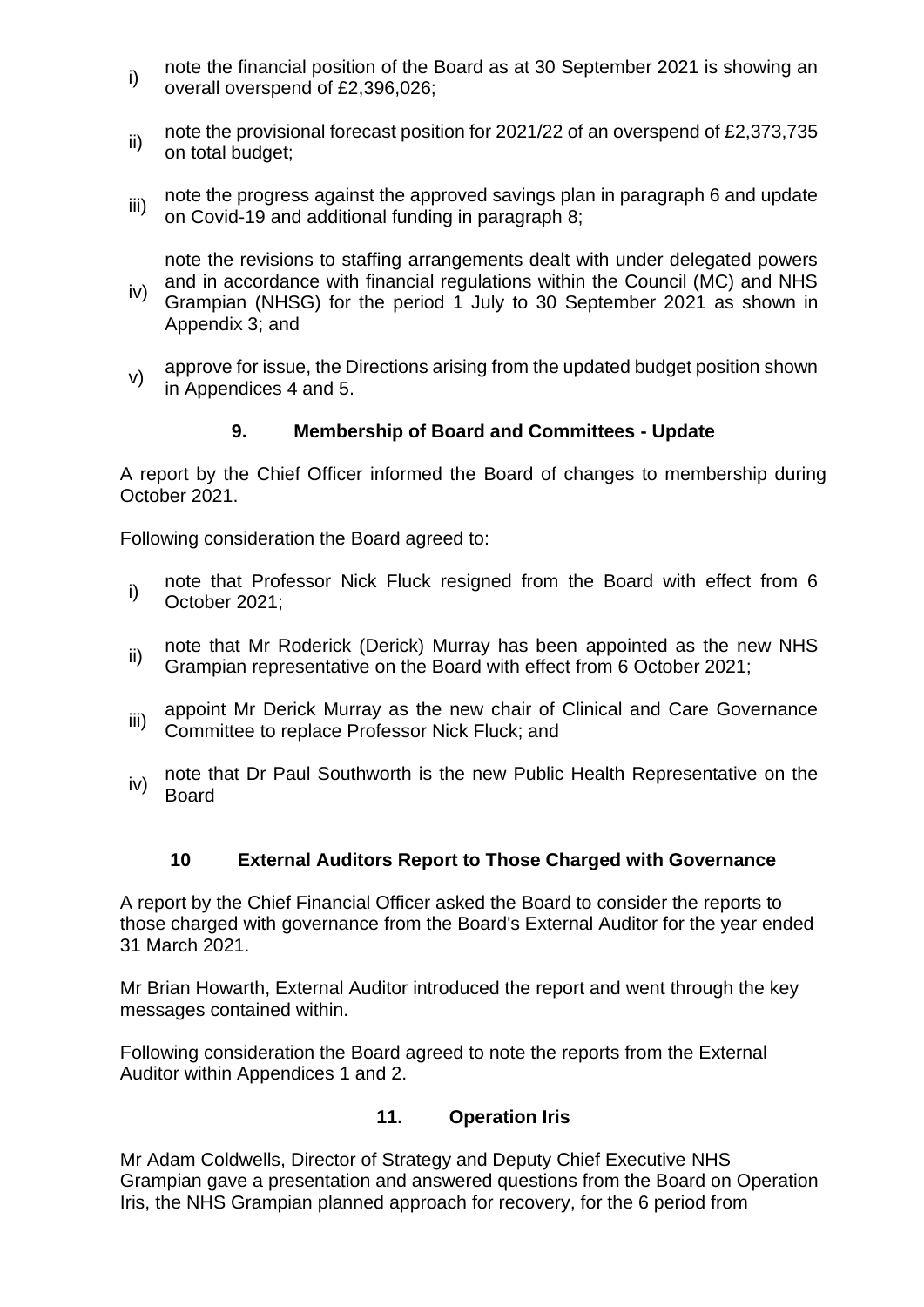November 2021, from the unprecedented pressure the NHS is under following the Covid impacts and restrictions.

Councillors Brown and Coull left the meeting during this item.

# **12. 2020-21 Audited Annual Accounts**

A report by the Chief Financial Officer submitted to the Board the Audited Annual Accounts for the year ended 31 March 2021.

Following consideration the Board agreed to approve the Audit Annual Accounts for the financial year 2020/21.

# **13. Social Care Provision in Moray**

A report by the Chief Social Work Officer informed the Board of the situation and sought agreement to use mitigating actions in relation to current concerns around social care provision.

Jacqui Short, Care at Home Manager gave the Board a brief update on the current situation within social care provision in Moray and spoke of the developing Care @ Home Hub which is being developed alongside Allied Healthcare.

Following consideration the Board agreed:

- i) to note the content of the report and that the mitigating actions identified in section 4 be taken forward; and
- ii) the action plan attached at Appendix 1

#### **14. Older Persons and Physical Sensory Disability Budget Overspend Quarter 2 for 2021-22**

A report by the Head of Service informed the Board of the Older Persons and Physical Sensory Disability (PSD) overspend of £1.65m as at 30 September 2021 and measures being taken to address this.

Following consideration the Board agreed to note:

- i) the current financial position and actions taken to manage the overspends; and
- ii) that many of the trends discussed in the report are not specific to Moray but are nationwide in their nature.

#### **15. Moray Mental Health Service Remobilisation, Planning, Delivery and Performance**

A report by the Integrated Service Manager, Mental Health and Drug and Alcohol Recovery Services informed the Board of service mobilisation, to provide service assurance to the Board of access to mental health assessment, care and treatment delivery and performance for the population of Moray. The report also updated the Board about service planning and improvement initiatives and about service risks and mitigation being taken against these.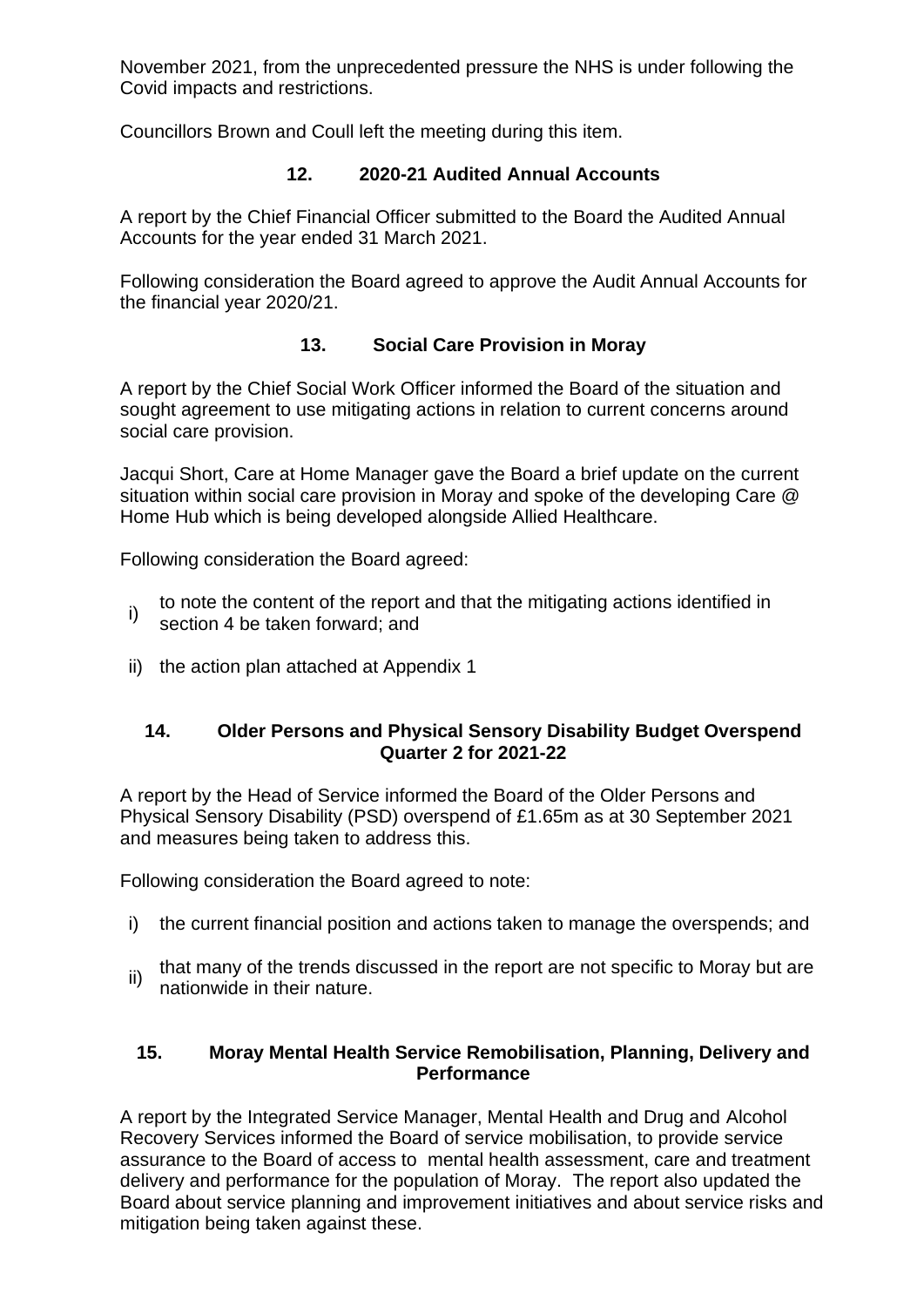Following consideration the Board agreed to note:

- i) the action taken to remobilise mental health services:
- ii) the service delivery and performance status;
- iii) the planning and service improvement initiatives including collaborative commissioning and leading change and transformation with the input of lived and living experience; and
- iv) the service risks and mitigation plans.

Dr Lewis Walker, Sean Coady and Peter McLean left the meeting during the consideration of this item.

#### **16. Primary Care Services Update Report**

A report by the Chief Officer updated the Board on Primary Care and to provide assurance on the contribution to the whole system for health and care.

Following consideration the Board agreed to:

- i) note the contents of the paper and its recommendations; and
- ii) endorse the development of patient engagement plans.

## **17. Charging for Services**

A report by the Chief Financial Officer asked the Board to consider the charges for services for 2022/23 financial year.

Following consideration the Board agreed to:

- i) adhere to the request of Moray Council that the MIJB recommend to them, the charges for the services delivered within the delegate functions;
- ii) approves the charges set out at Appendix 1 for recommendation to Moray Council for approval and inclusion into their budget setting processes; and

note the recommended charges will be subject to assessment for the socio-

iii) economic impact and reported back to the MIJB where there is significant impact and no mitigation.

Heidi Tweedie left the meeting during the consideration of this item.

## **18. Contributions Policy (Non-Residential Care) Update**

A report by the Chief Social Work Officer informed the board that Moray Council, on 10 November 2021, approved the updated Health and Social Care Moray (HSCM) Contributions Policy for 2021/22 (Appendix 1) in relation to charges applying to nonresidential social care services.

Following consideration the Board agreed to: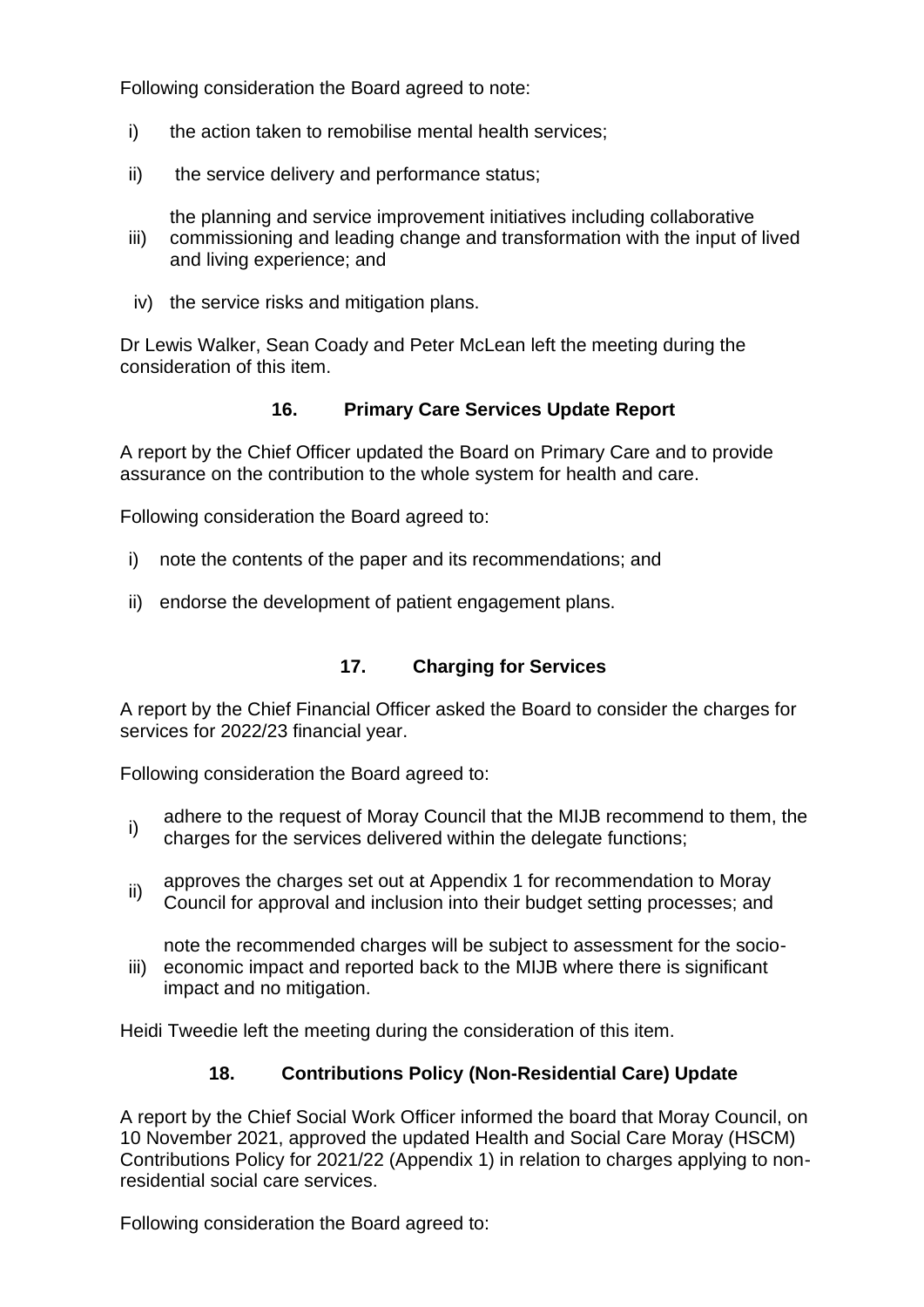i) note the adoption of the updated Contributions Policy by Moray Council on 10 November 2021; and

note the main changes, including administrative/efficiency changes (requested and agreed by the Self-Directed Support and Community Care Finance Teams and supported by relevant guidance). These relate to the way the Local

ii) Authority contributes to, administers and monitors payments for care and support through service user's Individual Budgets and Direct Payments (Option 1 under Self Directed Support).

#### **19. Civil Contingency (Scotland) Act 2004 - Inclusion of Integration Joint Boards as Category 1 Responders**

A report by the Corporate Manager provided an outline of the requirements of the Moray Integration Joint Board (MIJB) arising from the inclusion of Integration Joint Boards (IJBs) as Category 1 Responders under the Civil Contingencies (Scotland) Act 2004.

Following consideration the Board agreed to:

- i) note the inclusion of IJB's as Category 1 Responders in terms of the Civil Contingencies Act 2004 (the 2004 Act); the requirements and the arrangements in place and planned to ensure that the IJB meets its requirements under the Act.
- ii) instruct the Chief Officer, as its Accountable Officer, to carry out on its behalf, all necessary arrangements to discharge the duties on the MIJB under the 2004 Act.
- iii) instruct the Chief Officer to report annually to the MIJB, providing assurance on the resilience arrangements in place to discharge the duties on the IJB under the 2004 Act.
- iv) note the Strategic Risk Register includes a risk relating to the IJB's requirements under the 2004 Act.

## **20. Future Moray Integration Joint Board Meetings**

A report by the Corporate Manager asked the Board to consider future arrangements for holding meetings of the Moray Integration Joint Board, the Audit Performance and Risk Committee and the Clinical and Care Governance Committee going forward and to agree the meeting dates for 2022/23.

Following consideration the Board agreed to:

- i) endorse the schedule of meetings for the MIJB, Audit, Performance and Risk Committee and the Clinical and Care Governance Committee for 2022/23;
- ii) defer the decision on how meetings will be held in the future until restrictions are lifted but to continue with online meetings in the meantime;